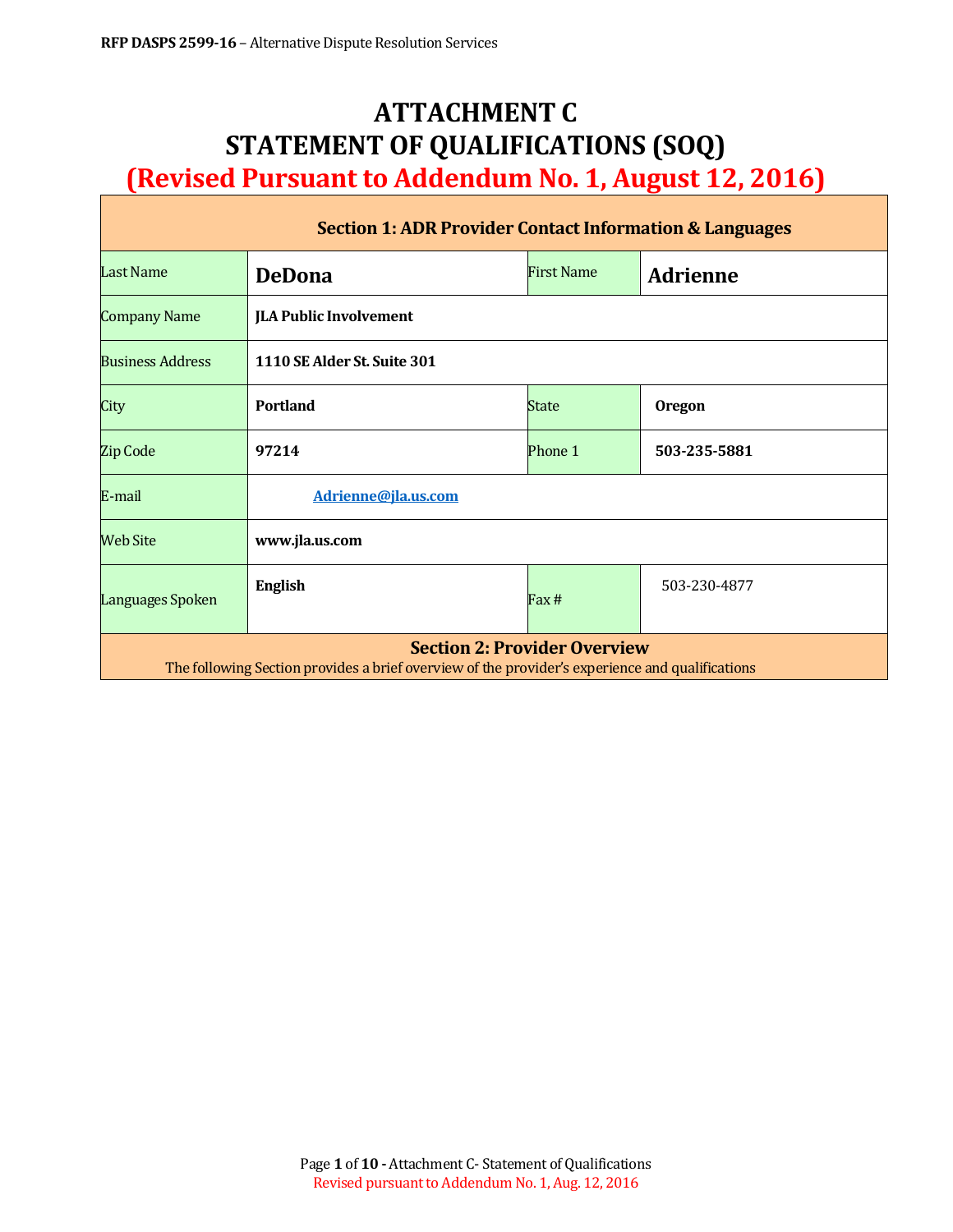#### **RFP DASPS 2599-16 - Alternative Dispute Resolution Services**

Since 1999, Adrienne has served as a liaison between government agencies and the people they serve. She has designed and implemented public involvement and outreach programs for projects throughout Oregon and Washington around the topics of transportation, land use planning, sewer and water.

Adrienne brings expertise in assessing, designing and facilitating various types of committees, small group meetings, and large-scale public events and workshops. She has a great deal of experience dealing with controversial public processes, including those with high profiles within the media and political arena. Adrienne enjoys helping divergent groups work through collaborative public processes to reach consensus, all while keeping a calm, friendly demeanor. She regularly receives accolades for her ability to keep groups on task, ensuring all viewpoints are heard and establishing solutions all parties can support.

Adrienne possesses excellent verbal and written communication skills and has a great deal of expertise in developing decision-making frameworks for municipal agencies. In addition to facilitation, experience includes developing and implementing community engagement strategies, planning and leading public meetings, conducting stakeholder interviews and online surveys, developing informational materials (including websites, information kiosks/displays, fact sheets, newsletters and press releases), and large-scale event coordination (such as open houses, design charrettes, ground-breaking and ribbon-cutting events, information fairs and town halls).

Prior to joining JLA, Adrienne managed the City of Battle Ground's community outreach program and served as the Office of Neighborhoods Program Manager for the City of Vancouver. In these positions, she built relationships between city departments, other government agencies, businesses, neighborhood associations and individuals.

Adrienne is certified in SDIC (Systematic Development of Informed Consent) by the Institute for Participatory Management and the Institute of Cultural Affairs for Technology of Participation Group Facilitation Methods. She also holds a Bachelor's degree in science from the University of Portland, which has come in handy from time to time when a process is particularly technical, like the Longview Water Quality Improvement Study.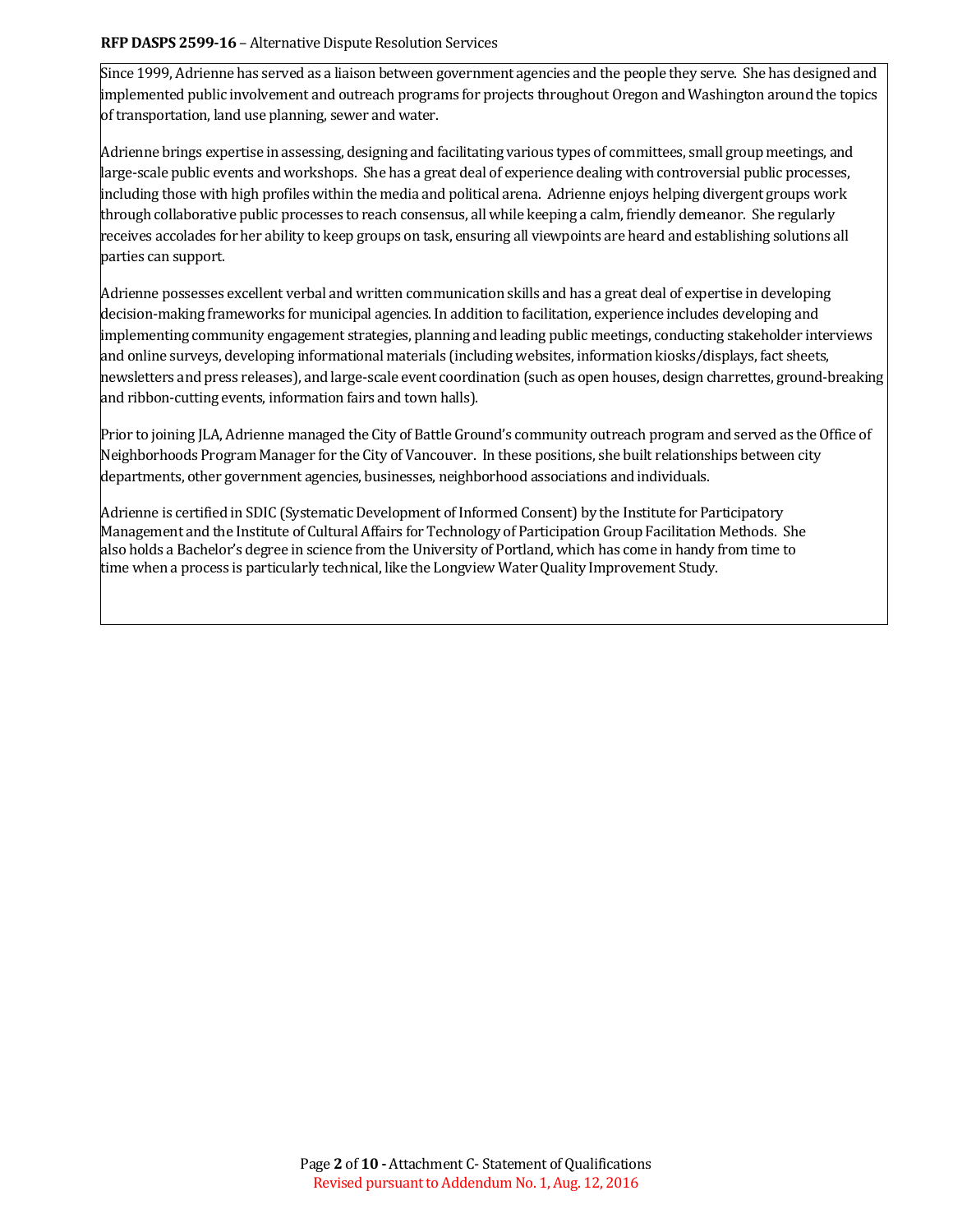| <b>Section 3 Services Offered and Rate</b>                                                                                                                                                                                                                                                                                                                                                                   |                                                                  |                                                                                                                                                                                                                 |                                                                                                                                                                                                                       |  |  |  |
|--------------------------------------------------------------------------------------------------------------------------------------------------------------------------------------------------------------------------------------------------------------------------------------------------------------------------------------------------------------------------------------------------------------|------------------------------------------------------------------|-----------------------------------------------------------------------------------------------------------------------------------------------------------------------------------------------------------------|-----------------------------------------------------------------------------------------------------------------------------------------------------------------------------------------------------------------------|--|--|--|
| <b>Type of Service Key Person Desires to</b><br>Offer & is Qualified to Offer                                                                                                                                                                                                                                                                                                                                | <b>ADR</b><br><b>Provider</b><br><b>Billing Rate</b><br>per hour | <b>Support Staff Billing Rate Per</b><br><b>Hour (Rate/Title)</b>                                                                                                                                               | The following items, if checked,<br>are expenses that may be passed<br>through at cost to the agency (See<br><b>Price Agreement for details):</b>                                                                     |  |  |  |
| 1. A Mediation General<br>Practitioner is an impartial third party<br>who assists two or more parties in<br>reaching a mutually acceptable<br>resolution to a controversy. These<br>Practitioners have broad mediation<br>experience and skills and are able to<br>adapt mediation to a wide variety of<br>circumstances, including workplace<br>disputes.                                                   | 00.00                                                            | 00.00 to 00.00 (range)<br><b>Administrative Assistant</b>                                                                                                                                                       | Copy/print charges<br><b>Facility Use/ Rental Fees</b>                                                                                                                                                                |  |  |  |
| 2. A Facilitation General<br>Practitioner is an expert at helping<br>large groups work effectively towards<br>a desired objective. These<br>Practitioners have sufficiently broad<br>experience and skills so as to be able to<br>design and facilitate a large group<br>process to achieve variety of goals or<br>objectives.                                                                               | 00.00                                                            | 00.00 to 00.00 (range)<br>Administrative Assistant                                                                                                                                                              | Copy/print charges<br><b>Facility Use/Rental Fees</b>                                                                                                                                                                 |  |  |  |
| $\checkmark$ 3. A <i>Public Policy Facilitator</i> is an<br>expert at helping governmental<br>entities and diverse stakeholders<br>reach agreement on controversial<br>public policies or public projects, often<br>within a complex legal, political or<br>regulatory context. These providers<br>are experienced at assessing,<br>designing, convening and facilitating<br>collaborative processes.        | 119.47                                                           | <b>Up to 47.00 Admin 1</b><br>Up to 80.00 Admin 3<br>Up to 78.00 PI Specialist 1<br>Up to 89.00 PI Specialist 2<br>Up to 102.00 PI Specialist 3<br>Up to 118.00 PI Specialist 4<br>Up to 134.00 PI Specialist 5 | $\checkmark$ Copy/print charges<br>√Facility Use/Rental Fees                                                                                                                                                          |  |  |  |
| 4. A Public Involvement<br>Practitioner is an expert at helping<br>governmental entities engage the<br>public on public issues or projects.<br>These providers are able to design and<br>implement an appropriate public<br>involvement process from projects<br>that seek to inform or educate the<br>public to projects that allow for<br>greater public involvement via<br>consultation or collaboration. | 00.00                                                            | 00.00 Staff Title<br>00.00 Staff Title<br>00.00 Staff Title<br>00.00 Staff Title<br>00.00 Staff Title<br>00.00 Staff Title<br>00.00 Staff Title<br>00.00 Staff Title                                            | Copy/print charges<br>Facility rental fees<br>Mail or bulk email fees<br>Telephone charges<br>Website hosting, online<br>software or online services fees<br>Video production services<br><b>Other Subcontractors</b> |  |  |  |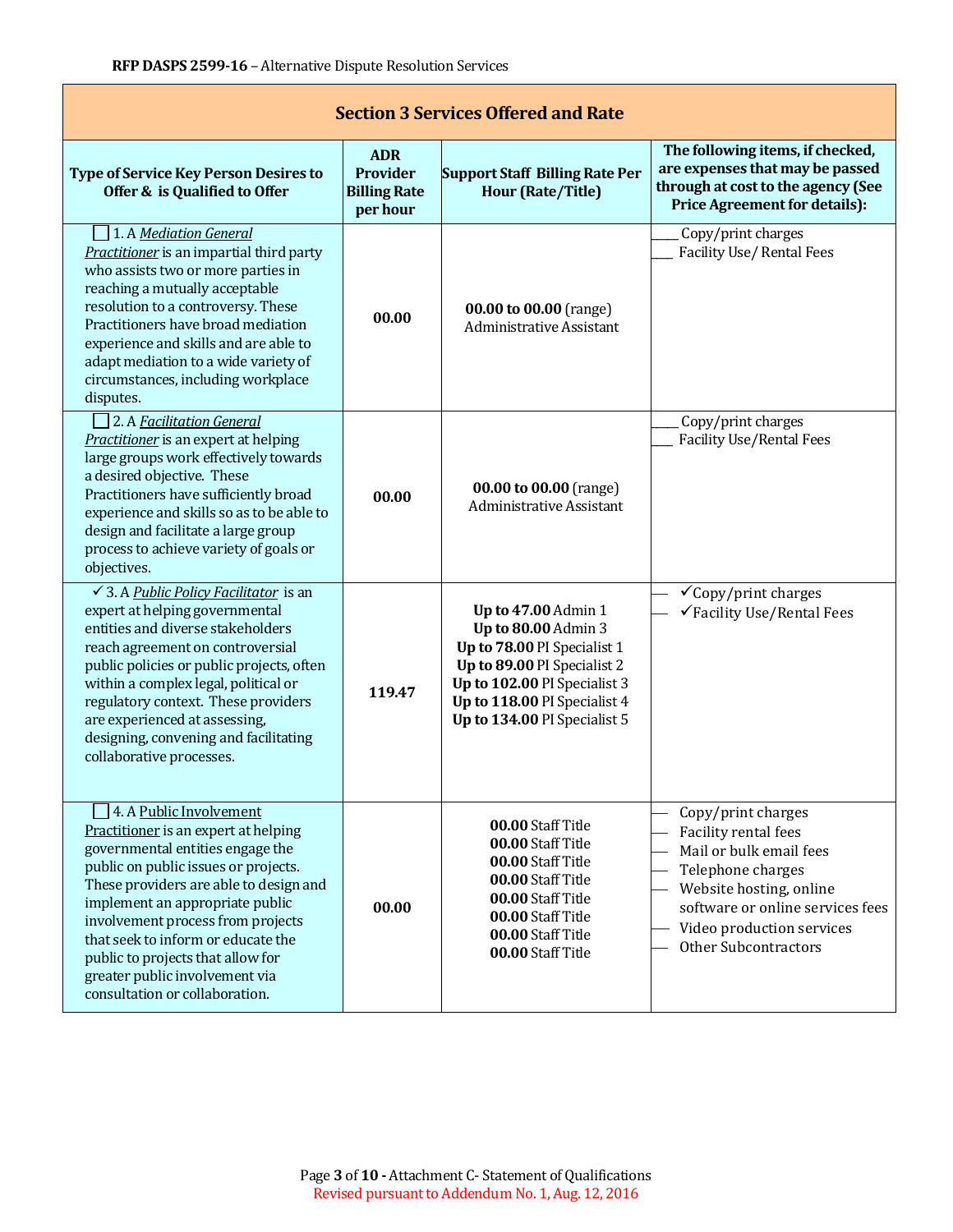| Section 4A: Does the Provider charge travel expenses to provide services in your area? |                                                                               |                                                                   |  |  |
|----------------------------------------------------------------------------------------|-------------------------------------------------------------------------------|-------------------------------------------------------------------|--|--|
| <b>County or County Area</b>                                                           | <b>Available to work in this</b><br>area without charging travel<br>expenses. | Available to work in this area<br>but will charge travel expenses |  |  |
| 1 Clatsop, Columbia, Tillamook - Counties                                              |                                                                               | $\times$                                                          |  |  |
| 2 Washington, Multnomah - Counties                                                     |                                                                               | $\boxtimes$                                                       |  |  |
| 3 Polk, Marion, Yamhill - Counties                                                     |                                                                               | $\times$                                                          |  |  |
| 4 Lincoln, Benton, Linn - Counties                                                     |                                                                               | $\boxtimes$                                                       |  |  |
| 5 Lane - County                                                                        |                                                                               | $\boxtimes$                                                       |  |  |
| 6 Douglas - County                                                                     |                                                                               | $\boxtimes$                                                       |  |  |
| 7 Coos, Curry - Counties                                                               |                                                                               | $\boxtimes$                                                       |  |  |
| 8 Josephine, Jackson - Counties                                                        |                                                                               | $\boxtimes$                                                       |  |  |
| 9 Hood River, Wasco, Sherman, Gilliam, Wheeler                                         |                                                                               | $\times$                                                          |  |  |
| 10 Jefferson, Crook, Deschutes - Counties                                              |                                                                               | $\boxtimes$                                                       |  |  |
| 11 Lake, Klamath - Counties                                                            |                                                                               | $\boxtimes$                                                       |  |  |
| 12 Morrow, Umatilla - Counties                                                         |                                                                               | $\boxtimes$                                                       |  |  |
| 13 Wallowa, Union, Grant, Baker - Counties                                             |                                                                               | $\boxtimes$                                                       |  |  |
| 14 Harney, Malheur - Counties                                                          |                                                                               | $\times$                                                          |  |  |
| 15 Clackamas - County                                                                  |                                                                               |                                                                   |  |  |

**Section 4B: Hourly Travel Charges.** *If, in addition to allowable travel expenses, the Provider will charge for travel time and the travel time of administrative assistants or staff, or both, the hourly travel rate for Proposer and each of Proposer's administrative assistant and staff must be identified here: :*

**The provider and other staff will charge for travel time at the hourly rates shown in Section 3. JLA works with clients to set maximum hours per day for travel.**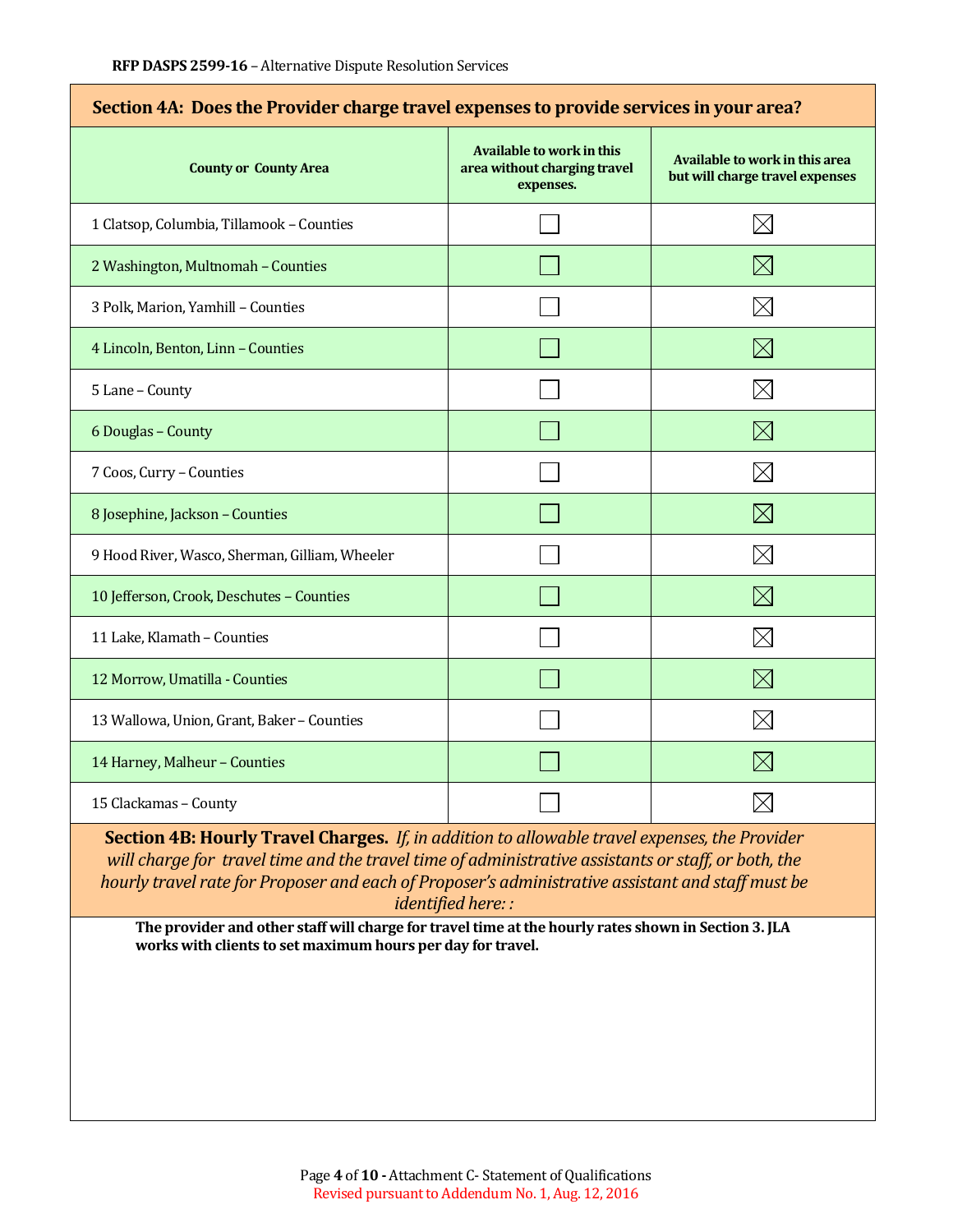#### **Section 5: Standards the Provider Subscribes to and Licenses Held**

Oregon Mediation Association Core Standards of Mediation Practice, April 23, 2005 [\(http://www.mediate.com/oma/pg61.cfm](http://www.mediate.com/oma/pg61.cfm) )

Association for Conflict Resolution, Model Standards of Conduct for Mediators, 2005 revisions.

[http://www.imis100us2.com/acr/ACR/Resources/Model\\_Standards/ACR/Resources/Mod](http://www.imis100us2.com/acr/ACR/Resources/Model_Standards/ACR/Resources/Model_Standards.aspx?hkey=315fc2bd-2cac-422b-82bf-b3160b6a1b08) [el\\_Standards.aspx?hkey=315fc2bd-2cac-422b-82bf-b3160b6a1b08](http://www.imis100us2.com/acr/ACR/Resources/Model_Standards/ACR/Resources/Model_Standards.aspx?hkey=315fc2bd-2cac-422b-82bf-b3160b6a1b08)

Model Standards of Practice for Family and Divorce Mediation [http://www.imis100us2.com/acr/ACR/Resources/Model\\_Standards/ACR/Resources/Mod](http://www.imis100us2.com/acr/ACR/Resources/Model_Standards/ACR/Resources/Model_Standards.aspx?hkey=315fc2bd-2cac-422b-82bf-b3160b6a1b08) [el\\_Standards.aspx?hkey=315fc2bd-2cac-422b-82bf-b3160b6a1b08](http://www.imis100us2.com/acr/ACR/Resources/Model_Standards/ACR/Resources/Model_Standards.aspx?hkey=315fc2bd-2cac-422b-82bf-b3160b6a1b08)

 $\boxtimes$  International Association for Public Participation (IAP2), Code of Ethics for Public Participation Practitioners (See [http://www.iap2.org/displaycommon.cfm?an=1&subarticlenbr=8\)](http://www.iap2.org/displaycommon.cfm?an=1&subarticlenbr=8)

 $\boxtimes$  Other professional standards that the provider subscribes to:

**Certified in SDIC (Systematic Development of Informed Consent) by the Institute for Participatory Management**

#### **Institute of Cultural Affairs for Technology of Participation Group Facilitation Methods**

Oregon State Bar #

Other professional licenses: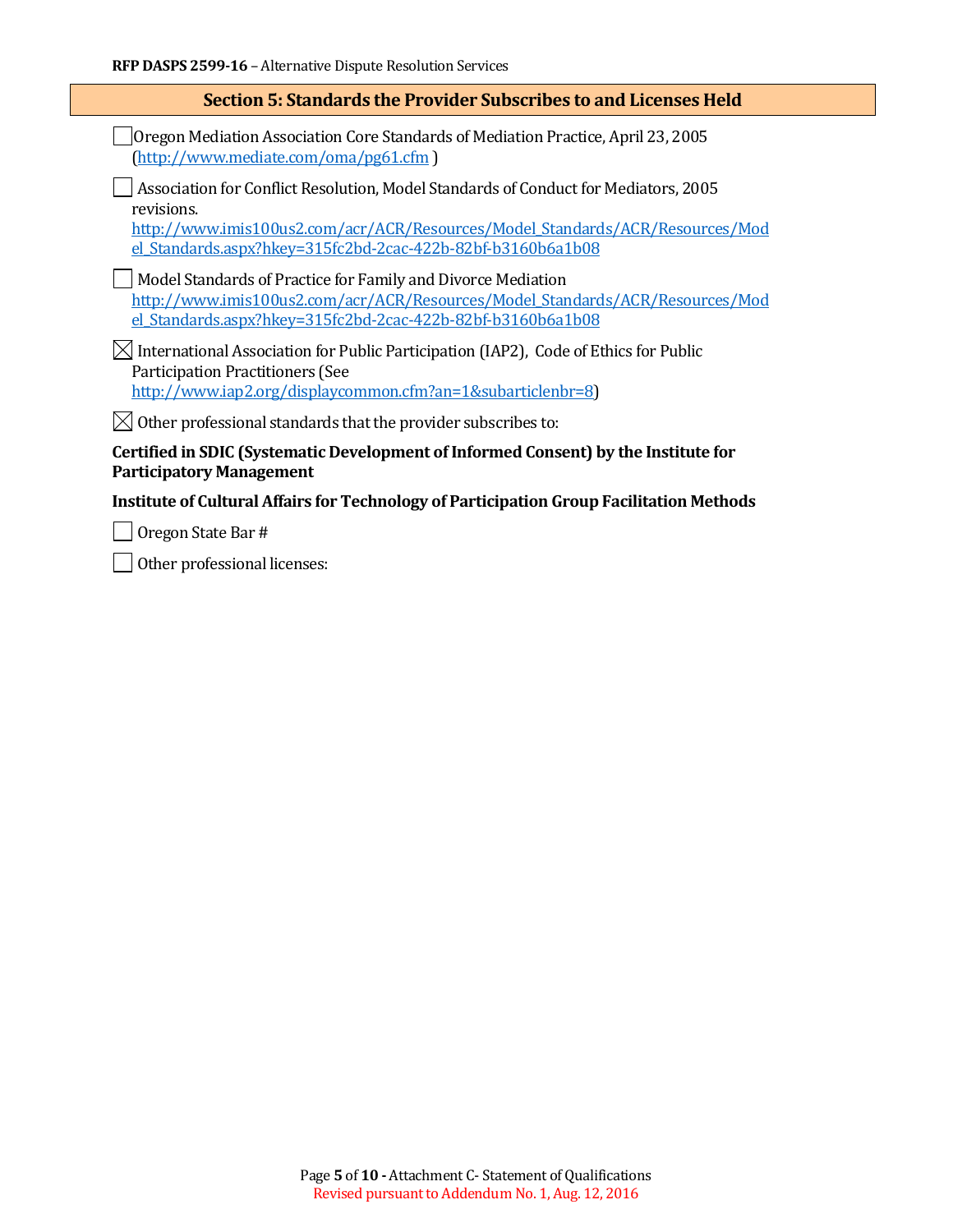| Section #6: Provider's Specialized Areas of Expertise |                                                      |                             |  |  |  |  |
|-------------------------------------------------------|------------------------------------------------------|-----------------------------|--|--|--|--|
| Area of Expertise                                     | <b>Sub Specialty</b>                                 | Areas of expertise          |  |  |  |  |
| <b>Business and Finance</b>                           | General                                              |                             |  |  |  |  |
|                                                       | <b>Investment and Finance</b>                        |                             |  |  |  |  |
|                                                       | Patents or Intellectual Property Rights              |                             |  |  |  |  |
| <b>Civil Rights</b>                                   | <b>Civil Rights</b>                                  |                             |  |  |  |  |
| Consumer                                              | All Types, Consumer-Merchant Disputes                |                             |  |  |  |  |
|                                                       | <b>Assistive Technologies</b>                        |                             |  |  |  |  |
|                                                       | Vehicle Sales, Service or Repair                     |                             |  |  |  |  |
| Cultural                                              | Cross Cultural, Ethnicity, or Related Fields         | П                           |  |  |  |  |
| Education                                             | Education                                            |                             |  |  |  |  |
|                                                       | <b>Special Education</b>                             |                             |  |  |  |  |
|                                                       | Agricultural Exceptions (goal 2)                     |                             |  |  |  |  |
| Environmenta                                          | Agriculture                                          | $\mathbf X$                 |  |  |  |  |
|                                                       | Air, Land and Water Quality                          | $\mathbf X$                 |  |  |  |  |
|                                                       | Coastal                                              | $\mathcal{A}$               |  |  |  |  |
|                                                       | <b>Endangered Species or Wildlife</b>                | $\mathbf X$                 |  |  |  |  |
|                                                       | Energy                                               | $\mathbf X$                 |  |  |  |  |
|                                                       | Forestry                                             | $\mathbf X$                 |  |  |  |  |
|                                                       | Hazardous Materials and Environmental                | $\Box$                      |  |  |  |  |
|                                                       | <b>Other Natural Resource Related</b>                | $\mathbf X$                 |  |  |  |  |
|                                                       | Water Resources, Wetlands                            | $\mathbf X$                 |  |  |  |  |
|                                                       | Government-to-Government (e.g., state-tribal)        | X                           |  |  |  |  |
| Governmental and<br>Regulatory                        | Professional Licensing                               |                             |  |  |  |  |
|                                                       | <b>Public Utilities</b>                              | $\mathbf X$                 |  |  |  |  |
|                                                       | Child Dependency and Permanency Planning (Adoption)  |                             |  |  |  |  |
| <b>Human Services</b>                                 | Disability                                           |                             |  |  |  |  |
|                                                       | Family Services, including Service Plans             | $\mathcal{L}_{\mathcal{A}}$ |  |  |  |  |
|                                                       | <b>Health Care</b>                                   |                             |  |  |  |  |
|                                                       | <b>Senior Services</b>                               | $\Box$                      |  |  |  |  |
|                                                       | <b>Social Services</b>                               |                             |  |  |  |  |
|                                                       | <b>Vocational Rehabilitation</b>                     |                             |  |  |  |  |
|                                                       | <b>Public Assistance - AFS</b>                       |                             |  |  |  |  |
| International                                         | International                                        |                             |  |  |  |  |
|                                                       | Collective Bargaining and Labor                      |                             |  |  |  |  |
| Labor and<br>Employment                               | <b>General Employment and Human Resources</b>        |                             |  |  |  |  |
|                                                       | <b>Workers' Compensation</b>                         |                             |  |  |  |  |
|                                                       | <b>Workplace Interpersonal Disputes</b>              |                             |  |  |  |  |
| <b>Torts or Insurance Claims</b>                      | Torts or Insurance Claims                            |                             |  |  |  |  |
|                                                       | Construction Industry & Contracts, Civil Engineering | $\mathbf X$                 |  |  |  |  |
| <b>Transportation, Housing</b><br>and Land Use        | <b>Eminent Domain</b>                                | <b>T</b>                    |  |  |  |  |
|                                                       | <b>General Planning</b>                              | $\mathbf X$                 |  |  |  |  |
|                                                       | <b>Growth Management</b>                             | $\mathbf X$                 |  |  |  |  |
|                                                       | Housing                                              | $\mathbf X$                 |  |  |  |  |
|                                                       | Land Use                                             | $\mathbf X$                 |  |  |  |  |
|                                                       | Railroad                                             | $\mathbf X$                 |  |  |  |  |
|                                                       | <b>Real Property</b>                                 | ×.                          |  |  |  |  |
|                                                       | <b>Siting Controversial Projects or Facilitates</b>  | $\boldsymbol{\mathrm{X}}$   |  |  |  |  |

Page **6** of **10 -** Attachment C- Statement of Qualifications Revised pursuant to Addendum No. 1, Aug. 12, 2016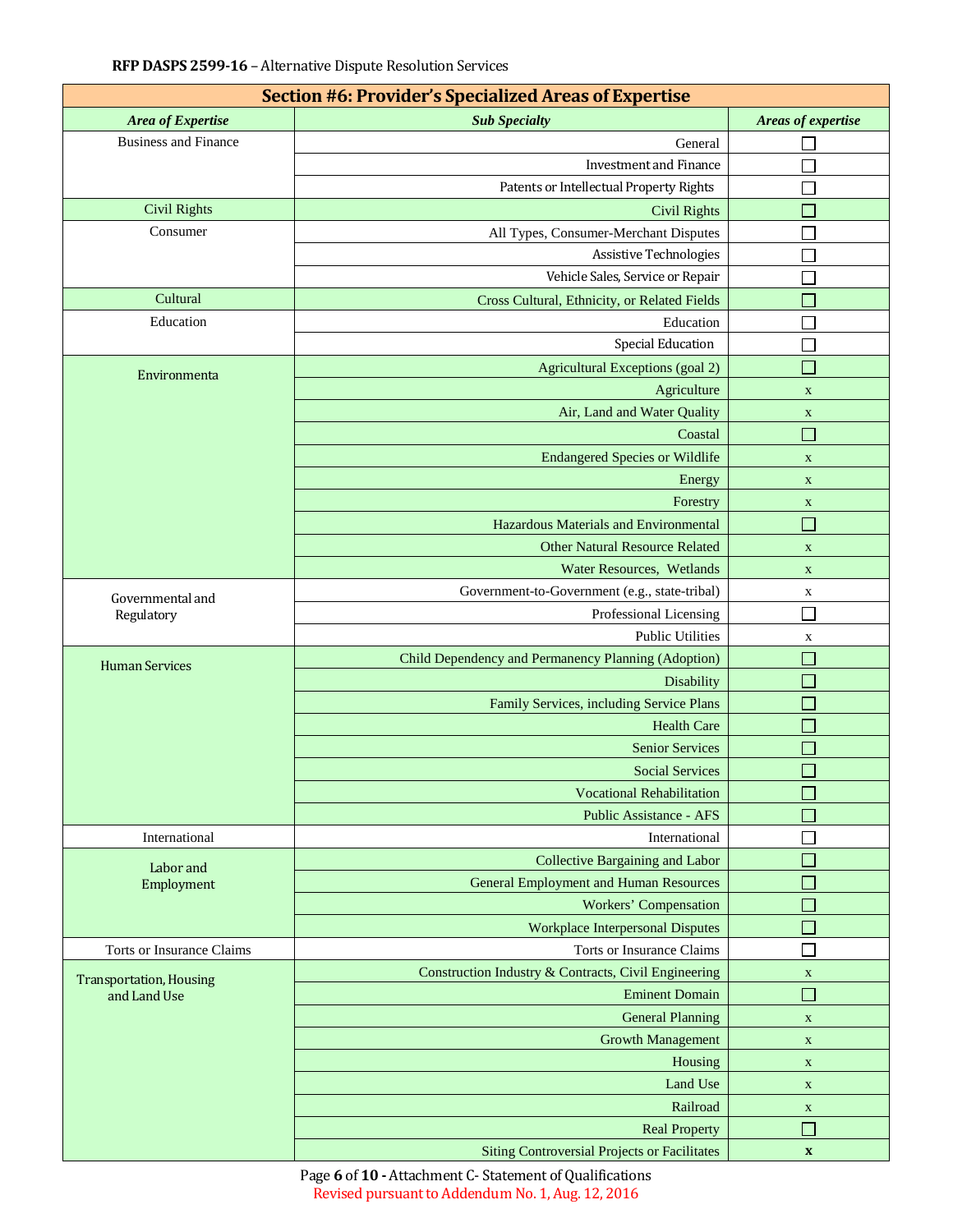#### **Section 7: Relevant Education and Training**

Adrienne is certified in SDIC (Systematic Development of Informed Consent) by the Institute for Participatory Management and the Institute of Cultural Affairs for Technology of Participation Group Facilitation Methods. She also holds a Bachelor's degree in science from the University of Portland, which has come in handy from time to time when a process is particularly technical, such as the Longview Water Quality Improvement Study. Adrienne has taken course work in both urban planning and communications from Portland State University and the University of Washington.

**Section 8: Relevant Training Conducted by the Provider**

**Section 9: Workplace Mediation Experience**

**Section 10: Litigation Settlement Related Experience** 

#### **Section 11: Overall Mediation Experience**

#### **Section 12: Facilitation Experience**

Beyond the facilitation expertise described below, Adrienne has been facilitating groups and committees large and small for more than 17 years. Most of this work has been for government agencies, although Adrienne also has some experience in the classroom as an Americorps Volunteer.

Samples of Adrienne's facilitation experience include:

- C-TRAN Bus Rapid Transit facilitated committee meetings and large public workshops and open houses
- 78th Street/WSU Heritage Farm Concept Plan facilitated stakeholder discussions and presented at sounding board meetings
- Southern Oregon University Cogeneration Project facilitated public meetings and stakeholder discussions

### **Section 13: Public Policy Facilitation Experience**

Adrienne has been assisting government agencies successfully engage with the communities they serve on a variety of challenging and sometimes controversial topics, many involving polarized stakeholder groups, for the past 17 years. She has led numerous collaborative decision-making efforts, ranging from agency strategic plans, land use plans, water quality improvement projects and transit and transportation facility plans.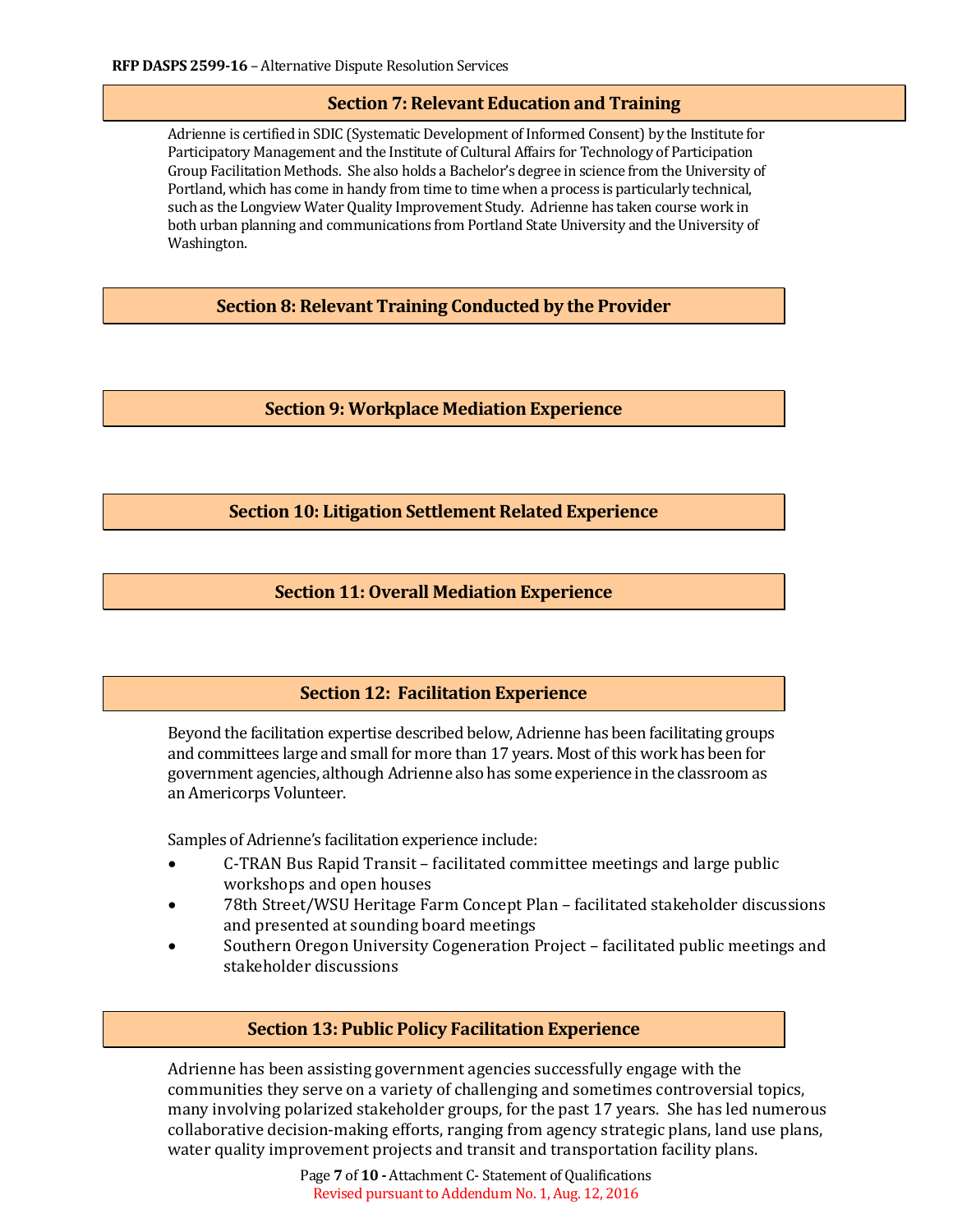Adrienne works hard to establish trust between herself as a facilitator, agency staff and stakeholders. Developing agendas and establishing desired meeting outcomes as a coordinated team is paramount to her. Adrienne works with clients in advance of meetings to strategize goals and format, and prepare agendas, including an annotated agenda that outlines goals, roles, talking points and timelines. This approach ensures all parties are on the same page and can prepare as needed. Adrienne develops meetings that encourage total group interaction and builds in discussion activities to encourage dialogue and interaction, ensuring that all voices are heard and valued. Creating a safe environment for groups to discuss issues is critical to Adrienne's successful facilitation processes.

Adrienne is flexible, approachable and responsive to her clients' and stakeholders' needs, making adjustments to strategy as required. She works closely with clients to develop a strategy that is uniquely tailored to each project or targets audiences' needs and issues. She is also adept at making complex issues understandable to stakeholders and the public through clear and "easy to read" materials and presentations.

Most of Adrienne's facilitation experience is centered on convening and managing stakeholder advisory committees to form consensus between diverse interests on new county and city policies. Additionally, she has facilitated many advisory and steering committees for highly complex and/or contentious public infrastructure or planning projects. These groups have included high-level officials and electeds, neighborhoods, marginalized populations, advocacy groups, business, and technical experts.

Examples of Adrienne's public policy facilitation include:

- Off-road Cycling Master Plan Project Advisory Committee Facilitation
- Longview Water Supply Improvement Project Customer Advisory Committee Facilitation
- Tigard Urban Forestry Code Revisions Citizens Advisory Committee Facilitation
- Portland Chinatown/Japantown Design Guidelines Project Advisory Committee Facilitation
- River Terrace Community Plan Stakeholder Working Group Facilitation

We estimate Adrienne's overall hours in this category as well over 1,000. All of Adrienne's work is focused within southwest Washington and throughout Oregon.

## **Section 14: Experience as a Public Involvement Practitioner**

Adrienne has been working in the field of public involvement in Oregon and Washington since 1999. Beyond the facilitation expertise described above, she has broad experience in all facets of public engagement from strategy through implementation, including issues and stakeholder identification and tracking, public outreach and information materials development, decision-maker briefings, news media engagement, online tools and surveys.

Examples of Adrienne's public involvement experience include:

• C-TRAN Bus Rapid Transit – Managed and coordinated all public outreach activities, including community tabling events, public meetings, online surveys, video production, development of public information materials and canvassing